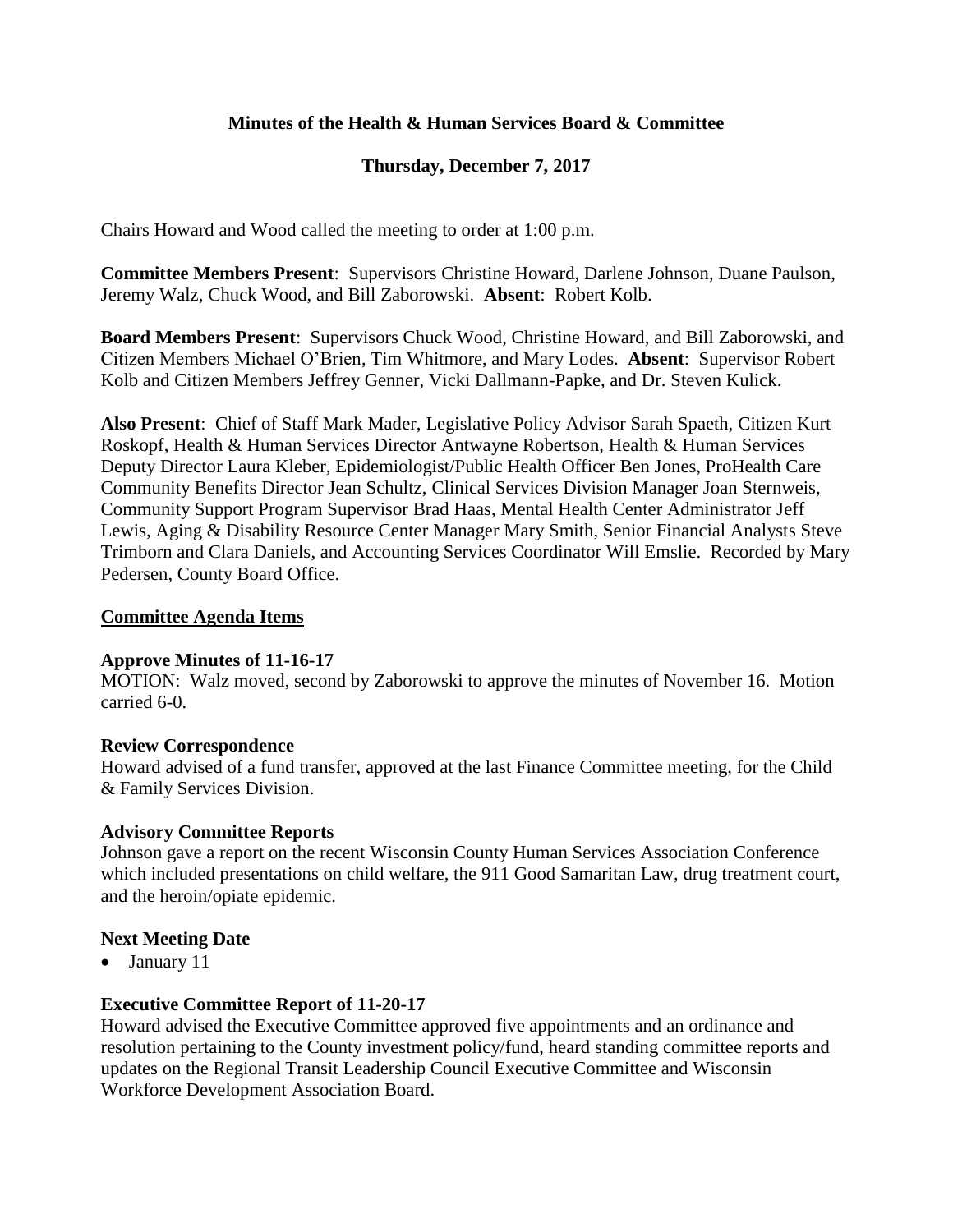12-7-17 H&HS Committee/Board Page **2** of **3**

### **Board Agenda Items**

### **Approve Minutes of 11-16-17**

MOTION: Lodes moved, second by Whitmore to approve the minutes of November 16. Motion carried 6-0.

## **Next Meeting Date**

• January 11

## **Future Agenda Items**

• Update by Howard and Wood on the Heroin/Opioid Taskforce

### **Items for Discussion and Consideration**

### **Community Health Improvement Plan and Process (CHIPP) Action Team Update** *(Board and Committee)*

Schultz and Jones were present to discuss this item as outlined in a PowerPoint presentation. Jones said CHIPP has been working vigorously over the last year to come up with three vital issues. These are mental health, nutrition and physical activity, and opioid use. Community health action teams (CHATs) for each vital issue have been developed to implement change. Schultz discussed success strategies which included collective impact training back in October, tri-chair training earlier in December, and the vision and affirmation workshop coming in January. Best practice research is scheduled to occur in May, identification of partners and metrics will occur in June, and an action plan will be submitted in July.

### **Community Support Program (CSP)** *(Board and Committee)*

Sternweis and Haas were present to discuss this item as outlined in a PowerPoint presentation. The CSP provides psycho-social rehabilitation services to County residents who are living with severe and persistent mental illness. CSP is a Medicaid benefit program certified by the State and its purpose is to provide effective and easily accessible treatment, rehabilitation and support services. This includes psychiatric services, case management, education, nursing services, injectable medication administration, medication monitoring, money management, employment services, peer support, and advocacy. CSP staff members include 2 part-time psychiatrists, 6 senior mental health counselors, 1.5 registered nurses, 3 contracted workers who provide housing and daily living support services, 1 contracted staff person providing employment services, 1 human services supervisor, and 2 contracted certified peer specialists. Haas discussed admissions criteria, referral data, client demographics, and housing challenges. He noted that 189 clients were served in 2016 and currently there are 165.

MOTION: Whitmore moved, second by O'Brien to adjourn the board meeting at 2:27 p.m. Motion carried 6-0.

**Ordinance: 172-O-063 Modify the Department of Health and Human Service 2017 Budget to Appropriate Expenditures for Clinical Services and Increase Other Revenue** *(Committee)* Emslie discussed this ordinance which modifies the 2017 Health and Human Services budget to increase operating expenditures \$760,000 to \$13,014,423. The funds will pay for higher than